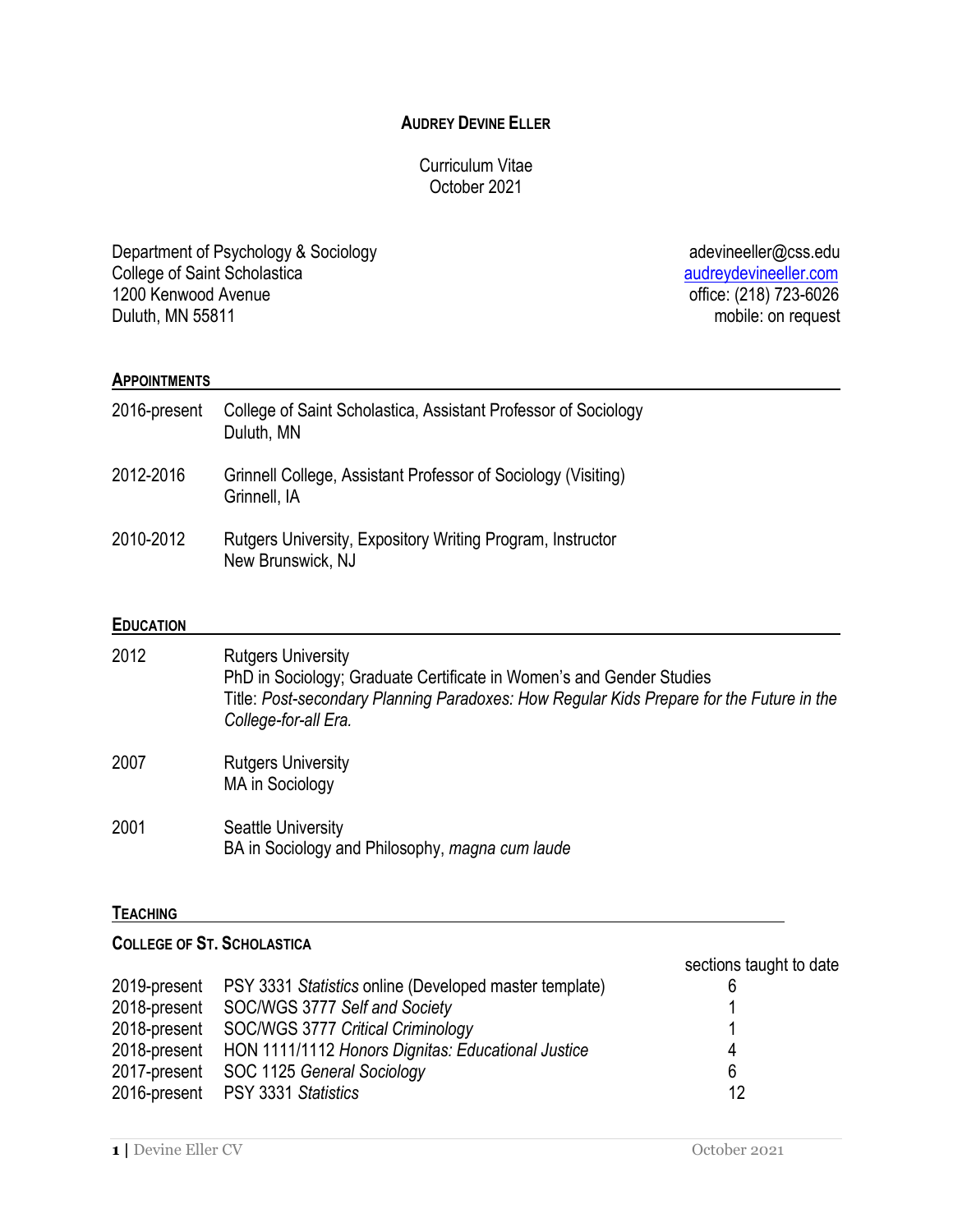## **GRINNELL COLLEGE**

| 2016<br>2015-2016<br>2015<br>2014-2015<br>2013-2014<br>2012-2015 | <b>Feminist &amp; Critical Criminologies</b><br>School-to-Prison Pipeline<br>Self and society<br>Culture (cross-listed with Gender, Women's, and Sexuality Studies)<br>Sociology of Education<br>Introduction to Sociology | 1<br>$\overline{2}$<br>$\overline{2}$<br>$\overline{2}$<br>3<br>5 |
|------------------------------------------------------------------|----------------------------------------------------------------------------------------------------------------------------------------------------------------------------------------------------------------------------|-------------------------------------------------------------------|
| 2012                                                             | <b>Contemporary Sociological Theory</b>                                                                                                                                                                                    | 1                                                                 |
|                                                                  |                                                                                                                                                                                                                            |                                                                   |

### **RUTGERS UNIVERSITY**

| <b>Expository Writing, English Department</b>           | 2 |
|---------------------------------------------------------|---|
| Rutgers Upward Bound: Research Methods                  | 3 |
| First year writing at Douglass College [Shaping a Life] | 1 |
| <b>Research Methods</b>                                 | 2 |
| <b>Classical Sociological Theory</b>                    | 2 |
| Introduction to Sociology                               | 4 |
|                                                         |   |

### **UNDERGRADUATE MENTORING**

Sociology Minors: Conor Wollenzein 2018 (co-advisor with Sr. Edith Bogue); Corissa Hedrick 2021 (coadvisor with Angela Haug)

MTA for Dignitas: Jared Schuster (2018-2019, 2019-2020)

Grinnell College Writing Mentors (advanced students who mentor student writing in lower-level courses): Abdiel Lopez (Spring 2016); Natalie Seger (Fall 2015); Katy Tucker (Fall 2015); Jack Thornton (Fall 2014); Claire Ruegg (Fall 2014); Siobhan Egan (Spring 2014); Naomi Ramsay (Fall 2013); Micah Nelson (Spring 2013)

## **SCHOLARLY ACTIVITY**

#### **PEER-REVIEWED PUBLICATIONS**

- 2017 "Cases in Methodology: The need for topical expertise in quantitative methods: The example of college test preparation." Essay paired with my 2012 *Sociological Forum* article. Submitted upon invitation. http://methods.sagepub.com/case/need-topicalexpertise-quantitative-methods-college-test-preparation.
- 2013 "Monograph-based Introduction to Sociology." *TRAILS.* Available on request or at http://trails.asanet.org.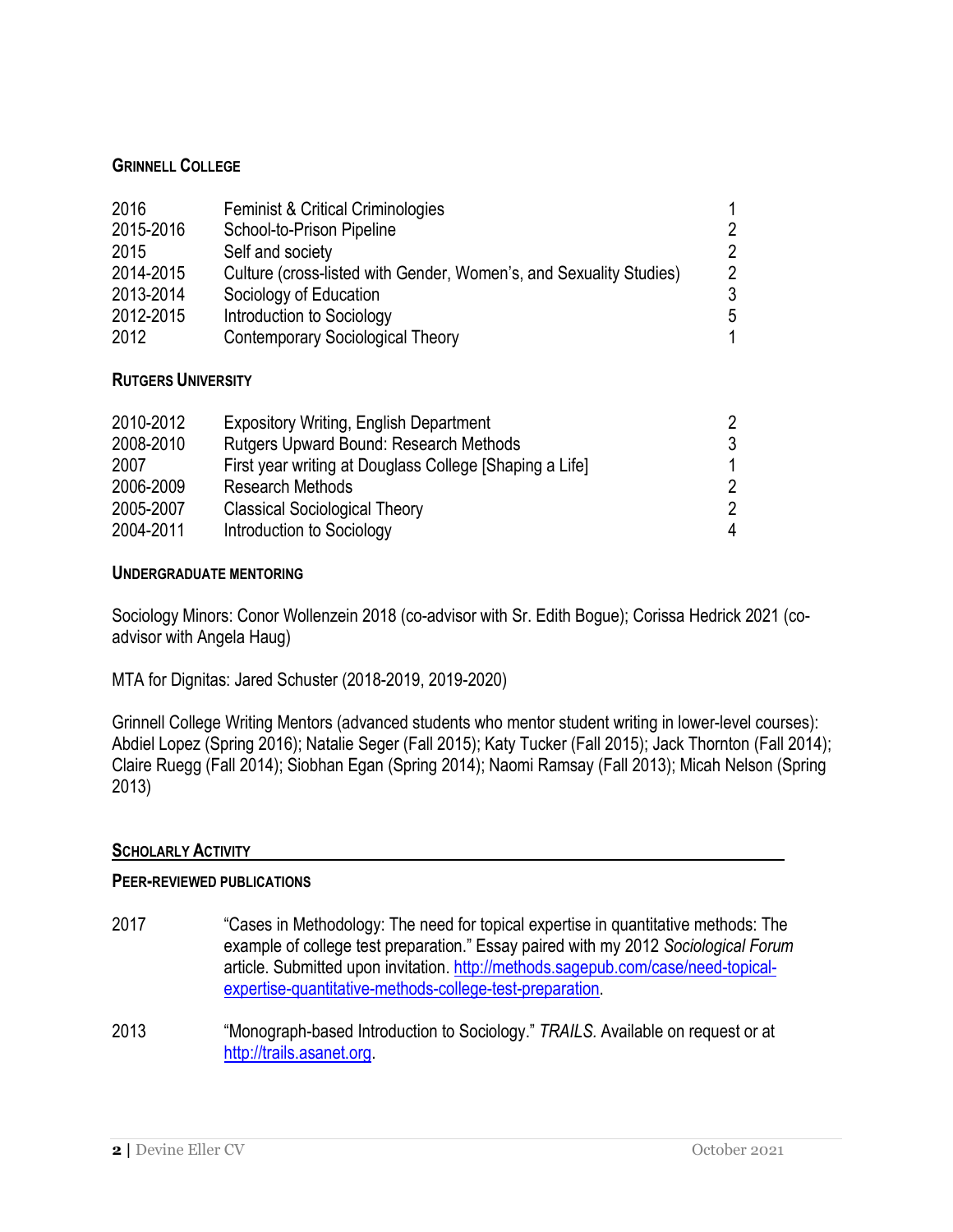2012 "Timing Matters: Test Preparation, Race, and Grade Level." *Sociological Forum*, 27(2):458-80. http://onlinelibrary.wiley.com/doi/10.1111/j.1573-7861.2012.01326.x/abstract

#### **RESEARCH IN PROGRESS**

Book manuscript: *Making Sense of Mixed Messages: Post-secondary Planning in a College-for-all Era*.

Articles/Chapters: "Interstitial Guidance: How Teachers Advise Regular Kids in the College-for-all Era."

### **UNDERGRADUATE RESEARCH MENTORING & COLLABORATIONS**

CSS McNair Scholars Summer Research: Adel Morey (2019)

CSS School of Sciences Summer Research: Samuel Brickley (2019) – winner Caroline Rose Student Paper Competition at Sociologists of Minnesota conference; Julianna French (2017); Amber Ricci (2017).

Grinnell College Mentored Advanced Projects: Jelena Kaplanovic (Fall 2015); Linnea Champ (Fall 2014 & Spring 2015); Melissa Melloy (Fall 2014); Naomi Ramsay (Summer 2013).

Grinnell College Research assistants: Maile Leathem Rietz (Summer 2014), Kenneth Wee (Summer/Fall 2015), So-Yeong Jeong (Fall 2015)

#### **OTHER SCHOLARLY ACTIVITY**

| 2020-2023 | Elected Social Sciences Councilor, Council on Undergraduate Research (3 year term)                                  |
|-----------|---------------------------------------------------------------------------------------------------------------------|
| 2019-2021 | Elected board member, Sociologists of Minnesota (2 year term).                                                      |
| 2020      | Peer review of articles for IJERPH, Nutrients, Reflective Practice.                                                 |
| 2016-2019 | Elected board member, Sociology of Education Association (3 year term).                                             |
| 2019      | Peer review of articles for Sociological Focus, Sociological Forum, Critical Animal Studies,<br>IJERPH.             |
| 2018      | Peer review of submissions (n=12) for Sociology of Education Association conference,<br>February 2019, Monterey CA. |
| 2017      | Peer review of submissions (n=5) for Sociology of Education Association conference,<br>February 2018, Monterey CA.  |
| 2017      | Peer review of articles for Sociology of Education and Reflective Practice.                                         |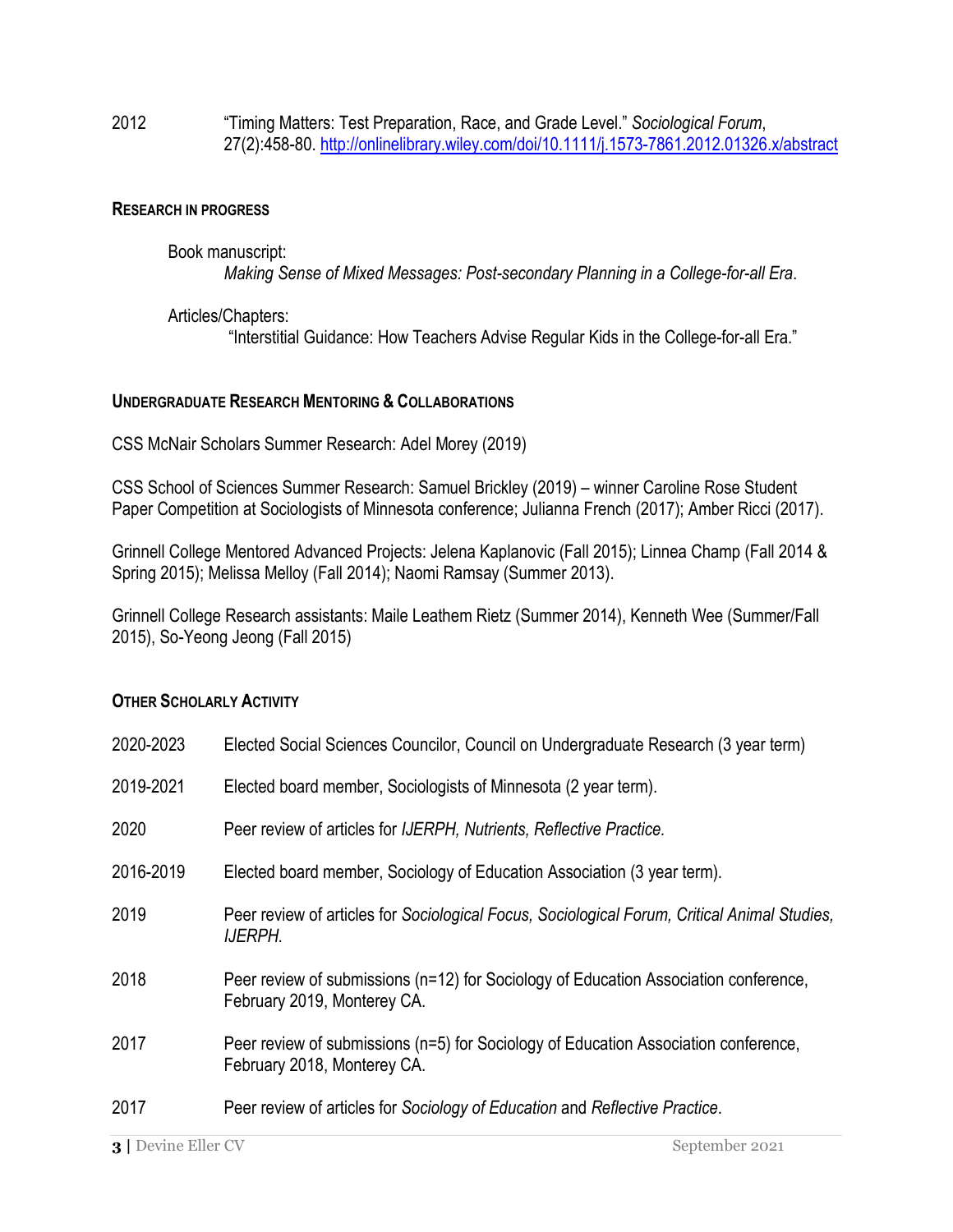#### **NON-PEER REVIEWED PUBLICATIONS**

- 2012 "Breakthrough Books: Education scholars sound off about the books that shaped how we think about education." *contexts*, 11:4.
- 2010 "Using Article Reviews to Teach Writing in Large Classes." *TAPTalk* (Newsletter of the Teaching Assistant Project, Graduate School-New Brunswick) (Spring). Available at http://taproject.rutgers.edu/publications/taptalk/articles/eller.php.

#### **CONFERENCE ACTIVITIES**

#### **PANEL ORGANIZATION**

- 2021 Volunteer Session Organizer, Midwest Sociological Society, COVID/online synchronous], March 18-21.
- 2009 Organizer and presider, Culture Section Roundtables, American Sociological Association, San Francisco, CA, August 8-11.
- 2008 Organizer, presider and discussant, Student Forum Session on Family. American Sociological Association, Boston, MA, August 1-4.
- 2006 Organizer and presider, Graduate Student Workshop "Movements, Policies and Politics", Eastern Sociological Society, Boston, MA, February 23-26.

#### **PEER-REVIEWED PRESENTATIONS**

2021 "Giving College Advice One Minute at a Time." Midwest Sociological Society, Session 13 [COVID/online synchronous], March 18-21. 2019 "Articulating 'The Middle': Social Boundaries Beyond Honors Nerds and Bad Kids." Sociologists of Minnesota, Mankato, MN, October 10-11. 2016 "Figuring Out Where You Fit: Wrestling hierarchy and meritocracy in a high school." Pacific Sociological Association, Oakland, CA, March 30-April 2. 2016 "Ethnographic Dilemmas in the School: Consent and confidentiality in researching teens." Pacific Sociological Association, Oakland, CA, March 30-April 2. 2015 "Longitudinal Community-Based Research." (Panel*: Bridging to New Publics: Student Experiences with Applied Sociological Practice & Research*). Midwest Sociological Society, Kansas City, MO, March 26-29.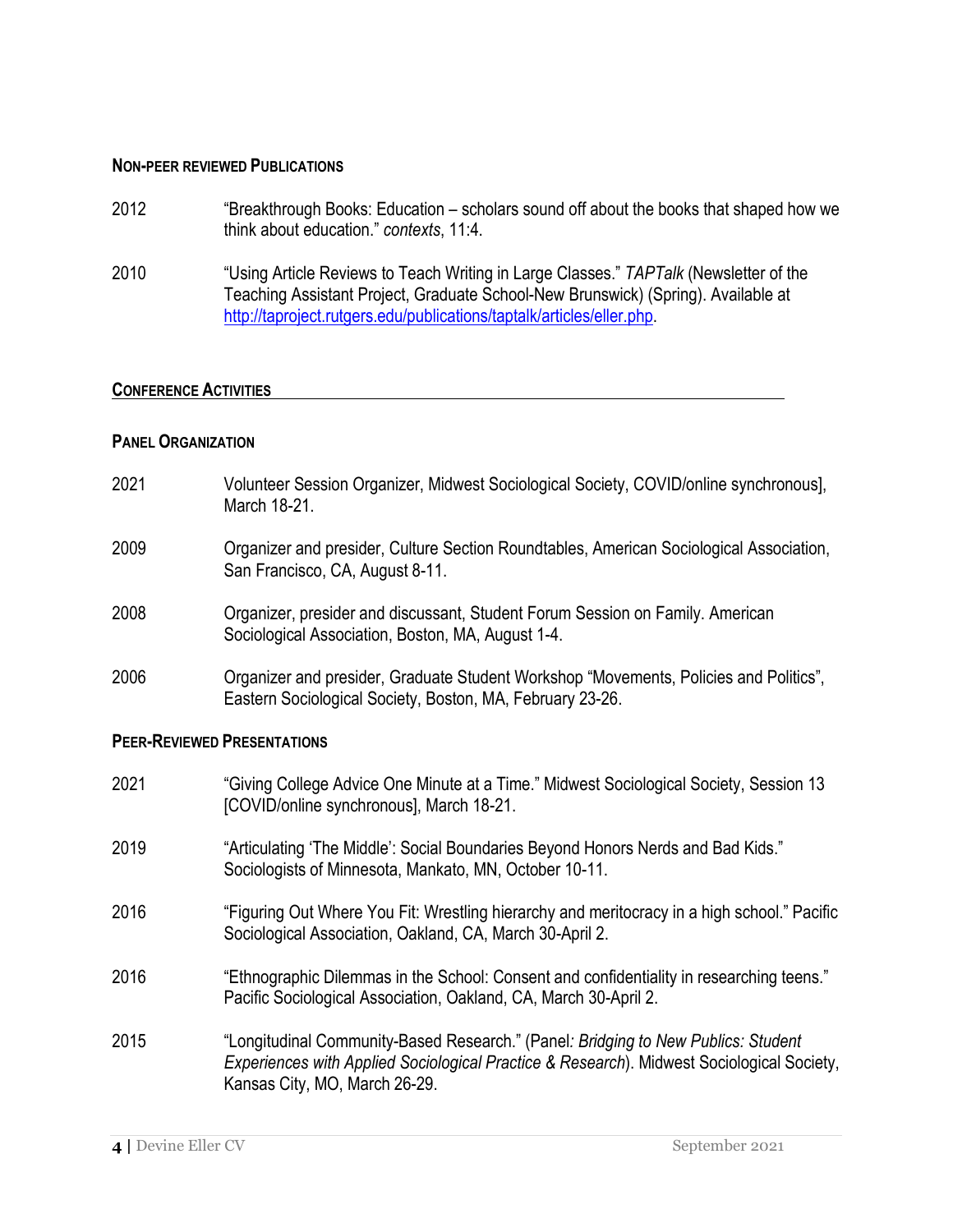| 2013 | "Post-secondary Paradoxes: The Pitfalls of Advising Regular Kids in the College-for-All<br>Era." Sociology of Education Association, Monterey, CA, February 22-24.         |
|------|----------------------------------------------------------------------------------------------------------------------------------------------------------------------------|
| 2013 | "Teachers' Dilemmas: Advising Regular Kids in the College-for-All Era." Pacific<br>Sociological Society, Reno, NV, March 21-24.                                            |
| 2013 | "Teachers' Dilemmas: Advising Regular Kids in the College-for-All Era." American<br>Sociological Association, New York City, August 10-13.                                 |
| 2012 | "All Grimy with It: Narrating the College Planning Process." Eastern Sociological Society,<br>New York City, February 23-26.                                               |
| 2011 | "Positive and Negative Feedback Loops: Guidance counseling for the post-secondary<br>transition." American Sociological Association, Las Vegas, NV, August 20-23.          |
| 2011 | "Stretching or Squeezing: Counseling Timelines in Post-Secondary Planning." Sociology of<br>Education Association, Monterey, CA, February 18-20. Competitive travel grant. |
| 2010 | "Does Income Predict Participation in College Test Prep? A Counterintuitive Finding."<br>American Sociological Association, Atlanta, GA, August 14-17.                     |
| 2010 | "Mixed Messages: Stratified Post-Secondary Guidance Counseling within One High<br>School." Pacific Sociology Association, Oakland, CA, April 8-11.                         |
| 2009 | "Guidance Dilemmas: Transitions out of High School." Pacific Sociology Association, San<br>Diego, CA, April 8-11.                                                          |
| 2008 | "Language Ideologies As Mediating Forces on Linguistic Relativity." Pacific Sociology<br>Association, Portland, OR, April 11-13.                                           |
| 2007 | "SAT Prep: Who Does It, and Why?" American Sociological Association, New York City,<br>August 11-14.                                                                       |
| 2006 | "Does Race Fit? Cultural Capital and Habitus in Educational Research." Eastern<br>Sociological Society, Boston, MA, February 23-26.                                        |
| 2006 | "SAT Verbal: Does Pronoun "Gender" Matter?" Eastern Sociological Society, Boston, MA,<br>February 23-26.                                                                   |
|      |                                                                                                                                                                            |

## **OTHER PRESENTATIONS**

2016 Invited panelist, "Undergraduate Research Collaboration in Digital Humanities Technologies." Digital Bridges Summer Institute, Grinnell College, May 31-June 4.

## **PRESIDER & DISCUSSANT**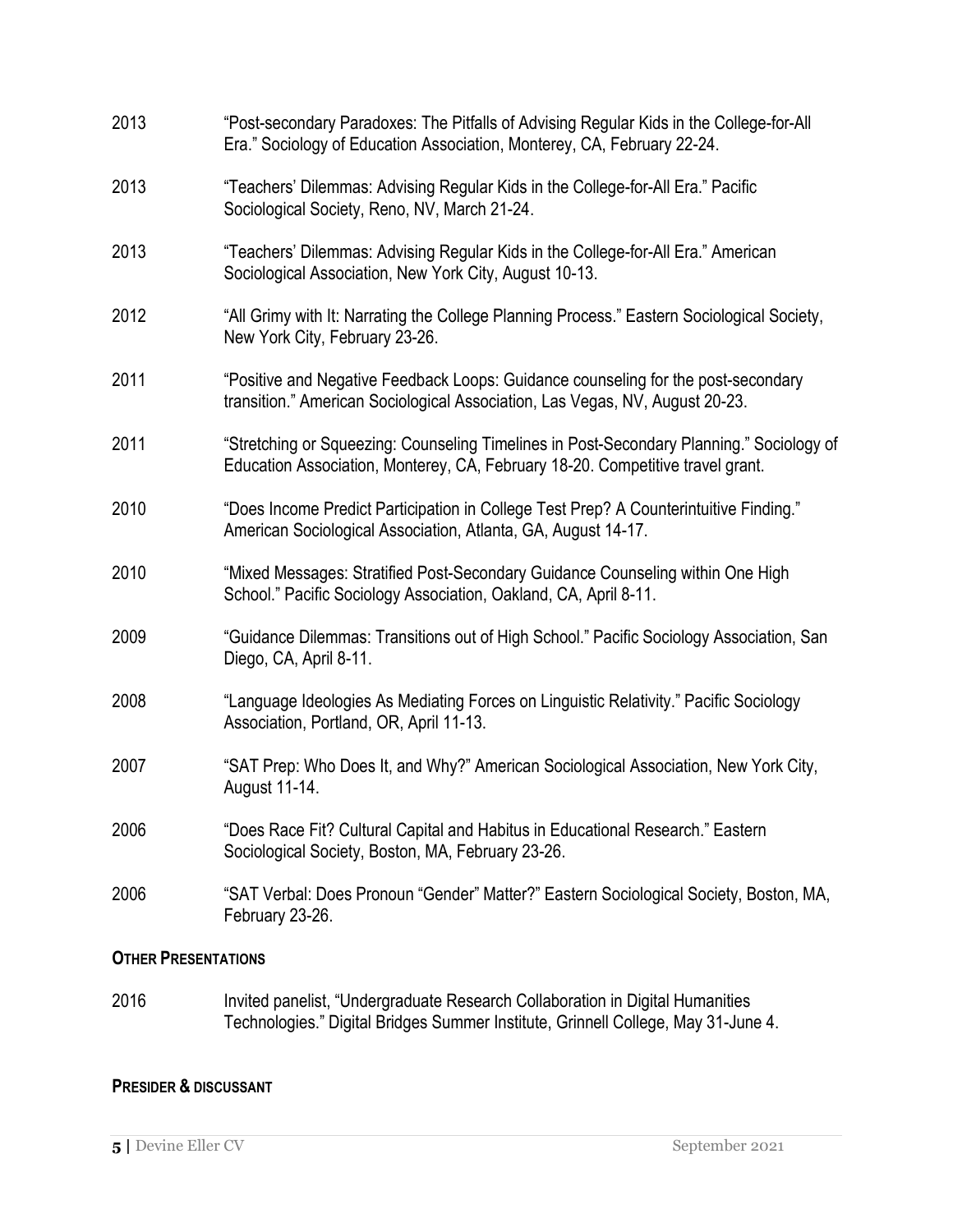| 2021 | Presider, Midwest Sociological Society Session 59: Human Response to Environmental<br>Concern, [COVID/online synchronous], March 18-21.        |
|------|------------------------------------------------------------------------------------------------------------------------------------------------|
| 2020 | Presider, Sociology of Education Association Panel 7: Policy & Institutional Practices,<br>Monterey, CA, February 20-23.                       |
| 2010 | Presider, Sociology of Education Section Roundtable on Post Secondary Access,<br>American Sociological Association, Atlanta, GA, August 14-17. |
| 2009 | Presider, Sociology of Education Section Roundtable on Friendships, American<br>Sociological Association, San Francisco, CA, August 8-11.      |
| 2007 | Presider and discussant, Student Forum Round Table on Education. American<br>Sociological Association, New York City, August 11-14.            |
| 2005 | Presider, Regular Session "Risk in Modern Society", American Sociological Association,<br>Philadelphia, PA, August 13-16.                      |

# **TEACHING WORKSHOPS (INSTRUCTOR; SELECTED):**

| 2021 | Invited presenter, "Silver Linings," Center for Instructional Design, May 19.                                                                                           |
|------|-------------------------------------------------------------------------------------------------------------------------------------------------------------------------|
| 2021 | Invited presenter, "Wonders of Google," Center for Instructional Design, January 12.                                                                                    |
| 2015 | Invited panelist, "Best Practices: Writing Mentors," Grinnell College Writing Lab<br>Orientation, January 27.                                                           |
| 2015 | Presenter, "Teaching with Technology Fair," Grinnell College, December 4.                                                                                               |
| 2015 | Invited Panelist, "Making It Stick" workshop, Grinnell College, March 17.                                                                                               |
| 2011 | "Teaching and Assessing in Large Classes" workshop, Rutgers University, October 10.<br>Featured on the front page of RU Today, archived at http://youtu.be/VzViBs9xpiE. |
| 2010 | "Teaching a Summer Course" workshop, Rutgers University, March 9.                                                                                                       |
| 2009 | "Engaging Students in Large Classes" workshop, Rutgers University, October 1.                                                                                           |
| 2009 | Invited Panelist, "Learning from Experience", Rutgers University, April 16.                                                                                             |
| 2009 | "What Goes Into Grading" workshop, Rutgers University, March 3.                                                                                                         |
| 2008 | "Teaching Writing to Large Classes" workshop, Rutgers University, September 16.                                                                                         |

## **ADDITIONAL RESEARCH, TEACHING & EMPLOYMENT EXPERIENCE**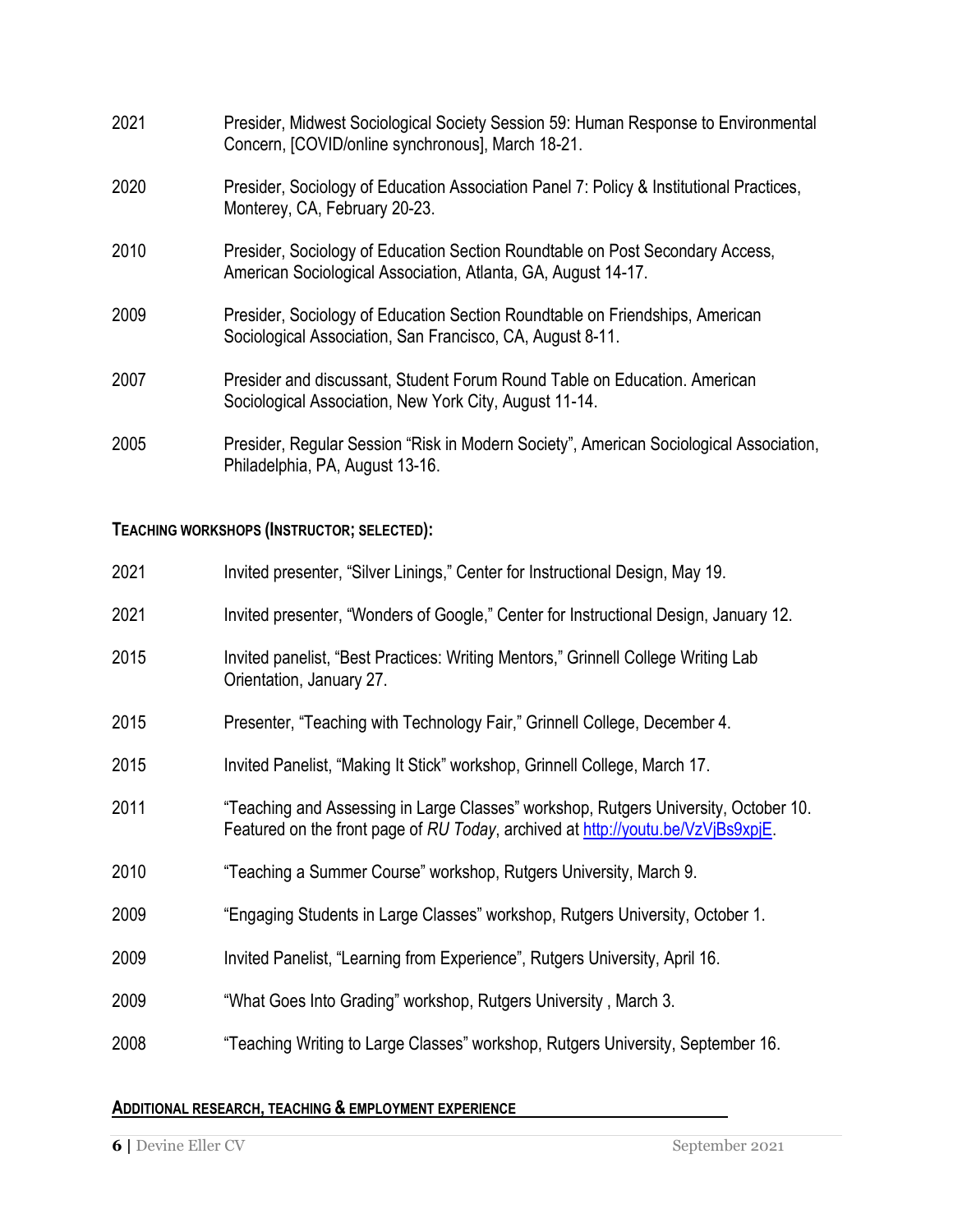- 2021 Convened, organized and moderated bimonthly reading group originating in the Sociology of Education Association national conference, from March 2021
- 2013-2015 Designed and supervised community-based research project "Postsecondary planning in a rural context." Described at http://www.grinnell.edu/news/long-term-service-learning.
- 2011 Syllabus Design and Development Coordinator. Develop content for a syllabus design tutorial website for Rutgers University (http://ctaar.rutgers.edu/teaching/syllabus/ExpandedCourseDescriptions.html). Report to the Associate Vice President of Academic Affairs, Center for Teaching Advancement and Assessment Research.
- 2009-2010 Teaching Advisor (Department of Sociology, Rutgers University). Responsible for mentoring other TAs and organizing workshops.
- 2008-2009 Research Assistant for Drs. Carol Boyer and David Mechanic at the Institute for Health, Health Care Policy, and Aging Research.
- 2007-2008 Computer Lab Teaching Assistant (Department of Sociology, Rutgers University). Responsible for developing and teaching workshops about computer software, data analysis, web design, and organization.
- 2004 Principal (& sole) investigator for survey data collection investigating the impact of gendered pronouns on the verbal portion of the SAT. Administered and collected approximately 1000 surveys from Rutgers undergraduates, and conducted 5 follow-up focus groups.

## **GRANTS & FELLOWSHIPS**

# **NATIONAL**

| 2011                 | Sociology of Education Association, competitive travel grant.                                                                   |
|----------------------|---------------------------------------------------------------------------------------------------------------------------------|
| 2009-2010            | National Science Foundation, Doctoral Dissertation Improvement Grant (NSF DIGG),<br>research grant No. SES-0926091 (\$9718)     |
| 2005                 | National Science Foundation Graduate Research Fellowship, Honorable Mention                                                     |
| 2004                 | National Science Foundation Graduate Research Fellowship, Honorable Mention                                                     |
| <b>INSTITUTIONAL</b> |                                                                                                                                 |
| 2015                 | Elkes Grant, Grinnell College, for integration of digital technology in the classroom (\$5000)                                  |
| 2012-2015            | Grinnell College, research grant for The Outcomes of Post-Secondary Planning<br>Paradoxes: Where Regular Kids Ended Up (\$5257) |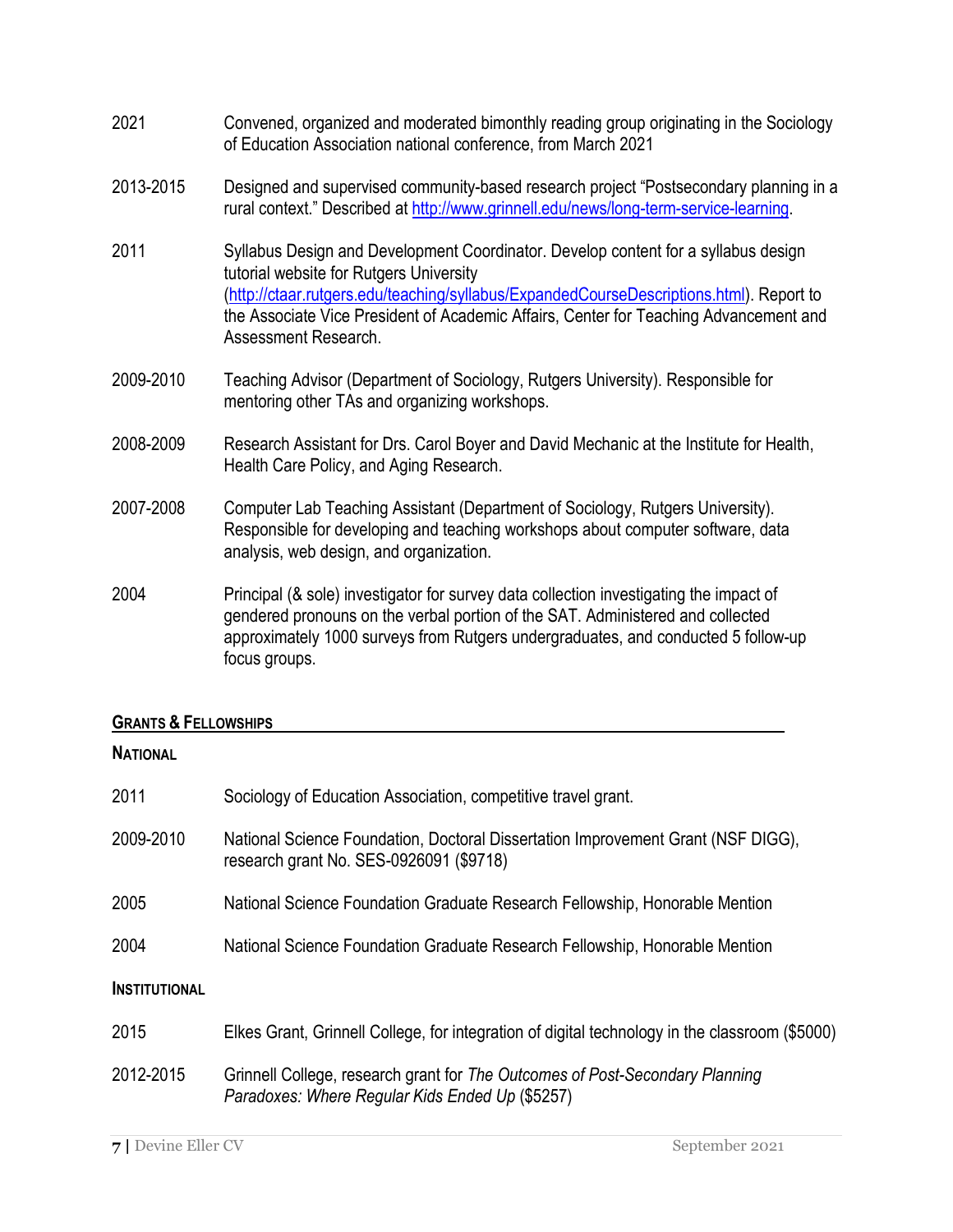| 2012      | Rutgers University, Department of Sociology Competitive Small Research Grant, for The<br>Outcomes of Post-Secondary Planning Paradoxes: Where Regular Kids Ended Up (\$340) |
|-----------|-----------------------------------------------------------------------------------------------------------------------------------------------------------------------------|
| 2009-2010 | Excellence Fellow, Institute for Health, Health Care Policy, and Aging Research, Rutgers<br>University                                                                      |
| 2008-2012 | Presidential Fellow, Carnegie/Rutgers Academy for the Scholarship of Teaching and<br>Learning, Rutgers University                                                           |
| 2003-2008 | <b>Rutgers University Graduate Fellowship</b>                                                                                                                               |

## **AWARDS & HONORS**

| 2018 | Erlenmeyer Award for Extraordinary Service, School of Sciences, College of St.<br>Scholastica                                                                        |
|------|----------------------------------------------------------------------------------------------------------------------------------------------------------------------|
| 2008 | Harry C. Bredemeier Award for Excellence in Teaching, Sociology Department, Rutgers<br>University                                                                    |
| 2005 | Matilda White Riley Award for Best Course Paper, Sociology Department, Rutgers<br>University ("Abortion Timelines: A case study for the social mapping of the past") |
| 2004 | Matilda White Riley Award for Best Course Paper, Sociology Department, Rutgers<br>University ("Social Construction of Sex and Gender in Sociology")                  |

## **PROFESSIONAL SERVICE**

## **SERVICE TO THE PROFESSION**

| 2011      | Nominations Committee, Sociology of Education Section of the American Sociological<br>Association.                                                                                                                           |
|-----------|------------------------------------------------------------------------------------------------------------------------------------------------------------------------------------------------------------------------------|
| 2007-2009 | Student Forum Advisory Board, American Sociological Association (elected member).                                                                                                                                            |
| 2008-     | Ad hoc reviewer: Gender & Society (2012), Rutgers Journal of Sociology 2010-2011),<br>Symbolic Interaction (2011), Sociology of Education (2012-2015), Sociological Forum<br>(2012, 2013, 2014), Urban Education (2014-2015) |

## **SERVICE TO THE INSTITUTION: CSS**

# 2021 Faculty Welfare Committee handbook taskforce on fit and DEI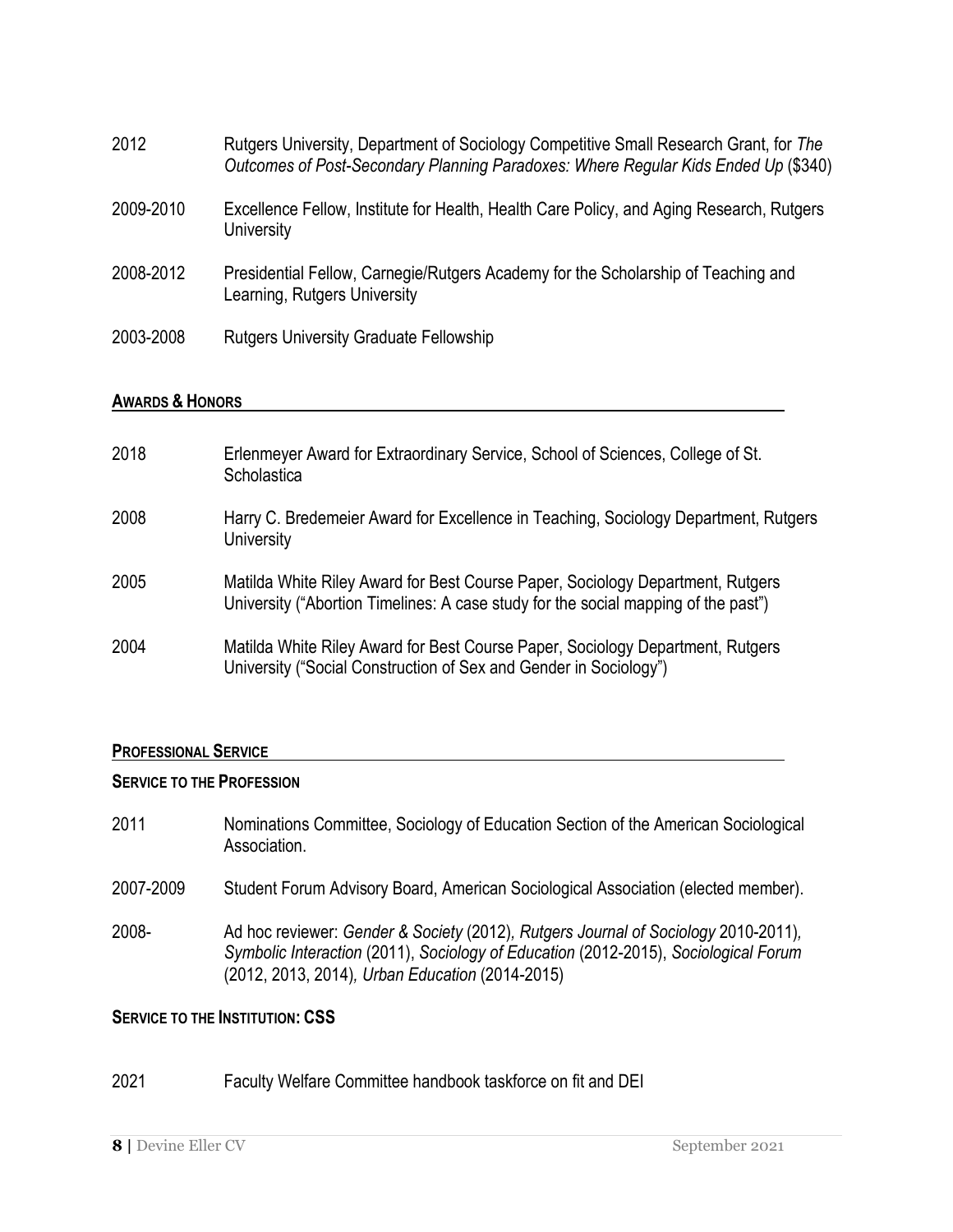- 2020-2021 Search Equity Advocate, served on hockey assistant coach and biology tenure-track searches
- 2019 Search Equity Advocate Training (June)
- 2019 Assessed PSY 3331 Veritas & learning outcomes across instructors; report to department
- 2019-2020 Developed and co-managed a department Facebook page
- 2019 Initiated departmental inclusive excellence plan and implemented first steps
- 2019 Honors Curriculum Taskforce (full curricular revision)
- 2019-present Departmental representative at Open House events
- 2018-2019 Psychology tenure-track search committee
- 2018-2021 Graduate Council (SSC representative)
- 2016-2021 Co-chair, School of Sciences Seminar Series, College of Saint Scholastica.

## **SERVICE TO PRIOR INSTITUTIONS**

- 2015 Invited panelist, "Work-Life Balance," Grinnell College Faculty Friday Series, November 20.
- 2015-2016 Works in Progress Coordinator, Sociology Department, Grinnell College
- 2015-2016 Sociology Lunch Table Coordinator, Grinnell College
- 2014 Grant Writing Workshop, Grinnell College, August 11-13.
- 2014 Race Ethnicity Class and Gender Teaching Workshop, Grinnell College, May 26-27.
- 2013 Co-organized Shamus Khan's visit to Grinnell College, November.
- 2012 Invited panelist, "Sociology Outside Grinnell," Grinnell College, November 12.
- 2012 Writing Portfolio Workshop, Grinnell College, November 3.
- 2012 Invited panelist, "Teaching a Summer Class" workshop. Rutgers Sociology Department, March 23.
- 2011 Invited panelist, "Applying for Funding, Advice from the Field." 4<sup>th</sup> Biennial Conference of GradFund, the Rutgers Resource Center for Graduate Student External Support, September 16.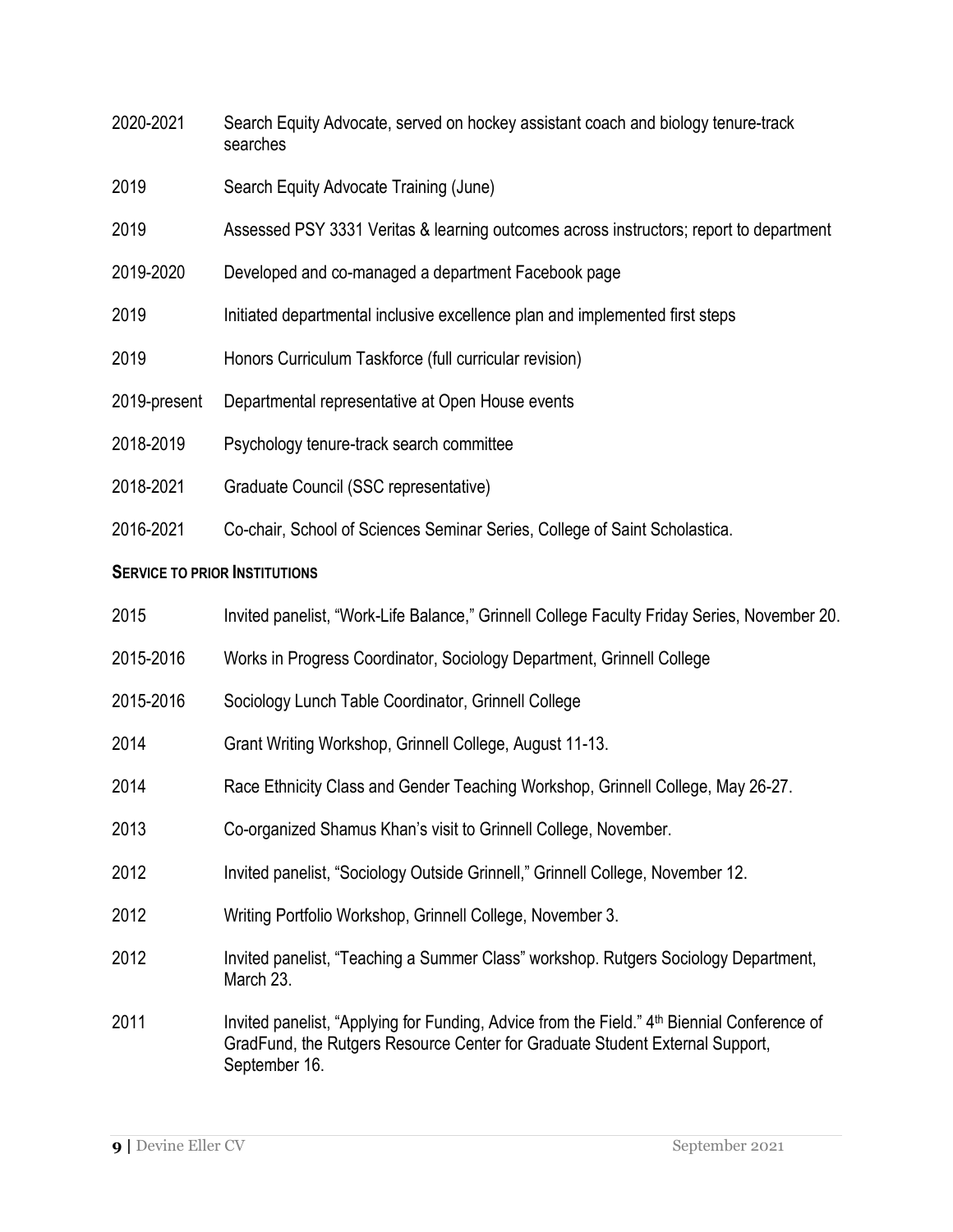- 2011 Invited panelist, "Preparing Future Faculty" Graduate Student Teacher Training, Criminal Justice program at Rutgers-Newark, May 6. 2010 Judge, Rutgers Aresty Undergraduate Research Symposium, April 23. 2010-2011 Graduate student liaison to Rutgers Sociology Department faculty meetings (elected) 2009-2010 Recruitment Committee, Graduate Representative. Rutgers Sociology Department. 2009-2010 AAUP-AFT representative Graduate Union of Student Sociologists, Rutgers University (elected, one year terms) 2007 Constructive Classroom Atmosphere Committee. Rutgers Sociology Department, December. 2007 Co-organizer, Constructing Knowledges Conference. Rutgers University, October. 2007 Invited moderator, NJPIRG Civic Ed Campaign. "LGBT Rights Panel". April 28. 2007 Judge, Rutgers Aresty Undergraduate Research Symposium, April 27. 2007 Invited speaker, Lambda Theta Alpha, Latin Sorority, Inc. panel. "Racial Epithets: What Does \_\_\_\_\_ Mean To You?" April 2. 2007-2009 Treasurer, Graduate Union of Student Sociologists, Rutgers University (elected, one year terms) 2005-2007 Social events coordinator, Graduate Union of Student Sociologists, Rutgers University (elected, one year terms) 2004-2007 Graduate student liaison to Rutgers Sociology Department faculty meetings (elected, one year terms) **SERVICE TO THE COMMUNITY** 2021-present Co-organizer, Landlord Connection (netword of social service providers, landlords, and city and county representatives), from April 2021 2020-present Community representative to ISD 709 Return-to-Learn Advisory Group 2017-2020 Duluth NAACP Executive Committee (elected 2018) & chair of Education Equity Committee (appointed 2017). Represent NAACP in matters to the School Board and ISD709 administration.
- 2018-2019 Educational Equity Alliance, Duluth MN